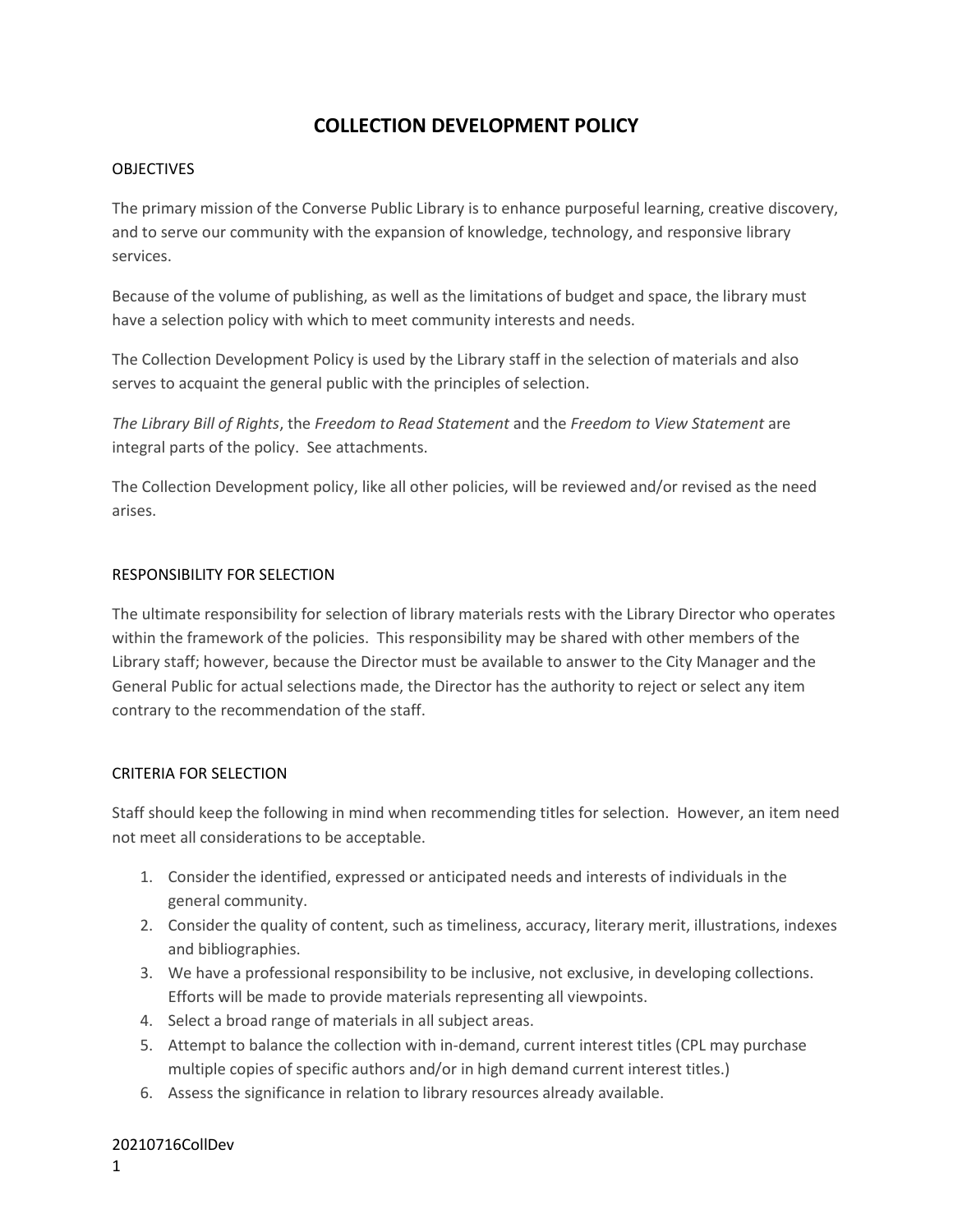- 7. Utilize standard selection sources recognized by librarians to identify materials to be purchased.
- 8. Utilize specialized knowledge of Library Staff.
- 9. Consider the reputation and/or significance of author, publisher and/or producer.
- 10. Select a variety of reading and comprehension levels based on community needs.
- 11. Provide a wide variety of formats to meet differing needs of individual patrons.
- 12. Maximize the effectiveness of the available materials budget.
- 13. Consider other community resources, interlibrary loan, etc. To maximize the Library's resources. Out-of-print, used items, or items that require Library staff to go beyond the scope of its normal purchasing procedures are usually not purchased.
- 14. Strive to develop a collection that complements the curriculum of area educational institutions but does not duplicate curriculum materials in use by educational institutions or home-schooled students.
- 15. Consider patron requests within the overarching principles of selection.
- 16. Reviews are a major source of information about net materials. The primary source(s) of reviews are Kirkus Reviews, Library Journal, School Library Journal and Booklist.

### **WEEDING**

An up-to-date, attractive and useful collection is maintained through a continual withdrawal and replacement process. The CREW method, as detailed by the Texas State Library and Archives Commission, shall be used to weed the collection. Replacement of worn volumes is dependent upon current demand, usefulness, more recent acquisitions, and availability of newer editions. This ongoing process of weeding is the responsibility of the Library Director. Withdrawn materials will be handled in a similar manner and under the same authority as donated materials.

## POTENTIAL PROBLEMS OR CHALLENGES

The Converse Public Library recognizes that some materials are controversial and that any given item may offend some patrons. Selection of materials will not be made on the basis of anticipated approval or disapproval, but solely on the basis of the principles stated in this policy.

Responsibility for the reading of children rests with their parents or legal guardians. Selection of library materials will not be inhibited by the possibility that materials may come into the possession of children.

Library materials will not be marked or identified to show approval or disapproval of their contents, and no library material will be sequestered except to protect it from damage or theft.

Although materials are carefully selected, there can arise differences of opinion regarding suitable materials. Patrons requesting that material be withdrawn from or restricted within the collection may complete a "Request for Reconsideration of Library Resources" form which is available in the Library. The challenge will be reviewed by the Library Director and the City Manager.